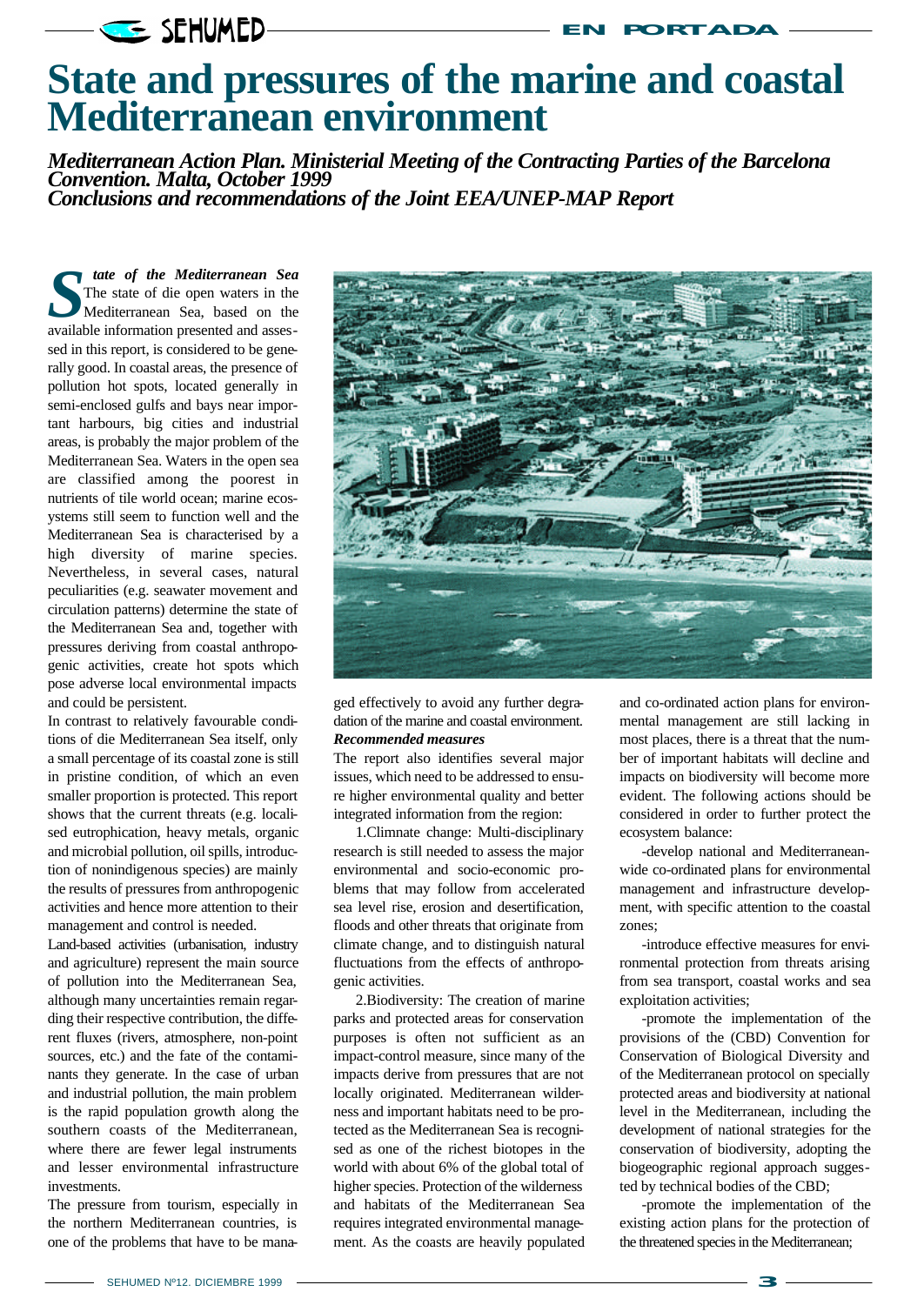

-increase protection of the remnants of pristine areas.

3.Sewage discharges: Sewage treatment plants are still missing from urban areas along the coasts and about 60 % of urban waste disposed in the Mediterranean Sea is still untreated. Based on the existing information, sewage should be discharged after advanced treatment in adequately designed treatment plants. The technology is available and reasonably cheap. AS analysed convincingly by several studies, the health costs and other economic losses, especially in tourist areas due to contamination of coastal waters, is much higher further developed to avoid adverse coastal impacts.

7.Oil pollution: Oil reception facilities should be recommended for all big ports along the basin. The areas around straits and ports already appear to be top priorities for planning and protection.

8.Coastal zones: An integrated approach to coastal zone management and physical planning are still missing. Decisions and management of the coastal zones should be made at regional, national and local level, taking into account the driving forces and pressures of the human activities including tourism in order to integrate

pilation at the regional level - is not available throughout the basin. Dispersal of the data among different administrative bodies, lack of knowledge of the existing inventories, data contained in reports considered confidential (or accessible only through long and hard administrative procedures) make the problem worse. Uncertainties about the evolution of numerous coastal segments still exist in cartographic atlases. The coastal evolution trends are thus often considered on the basis of expert judgements in the absence of studies or preliminary measurements.

**EN PORTADA**

2.Contaminants: Although a large



than the investment necessary for achieving an acceptable sewage effluent quality.

4.Agriculture practices: In most Mediterranean countries, all types of agricultural practices and land use are treated as non-point sources of water pollution. It is very difficult to estimate the input from these diffused sources into the Mediterranean Sea quantitatively. Countries should adopt a holistic approach to waterresource management, based on the integrated assessment of water quality and ecosystem health, from the coastal waters to the entire catchment area.

5.Fisheries: Control of fishing effort is an urgent priority identified by the General Fisheries Council for the Mediterranean (GFCM); although one must not forget that coastal fisheries by small scale boats play an important social and economic role along the Mediterranean coast.

6.Marine aquaculture: Careful selection of sites, with precise definition of their carrying capacity, needs to be regulated and enforced. Open sea practices should be

environmental protection into economic development. Integrated coastal zone management can be a success story only if the experience and expertise are maximised and the allocation of budgets to projects which take into account the holistic environmental dimension is enhanced. Organisational and legal instruments including market--based instrumentsshould be developed to control and manage coastal development, land reclamation and groundwater exploitation. Improvement of data availability

One of the major concerns identified in the report which emerges from the different issues dealt with in individual chapters is the scarcity or unavailability of comparable and, in some cases, reliable data for the Mediterranean basin as a whole. For the assessment of the state and pressures of the marine and coastal Mediterranean environment, the following missing elements in information have been identified:

1.Coastal erosion: Information - and access to existing information for its com-

effort has been made through the MED POL programme, there is still a scarcity of data from some regions. The monitoring capabilities of some Mediterranean countries have to be improved.

3.Oil pollution: Attention should be given at the planning stage to identifying areas that need protection, their order of priority and the techniques to be used.

4.Microbial pollution: The problems of the effects of microbial pollution in the Mediterranean coastal zone persist and are mainly related to urban waste water. Further research and data on virus contamination is required on a basin scale. The geographical imbalance of data is more acute. Intake of pathogenic micro-organisms causing damage to health on a Mediterranean-wide basis still has to be determined. Furthermore, there are still large stretches of the Mediterranean coastal zone, mainly in the southern and eastern parts, for which records are very sparse.

5.Sewage discharges: There is a need for further data and information on water